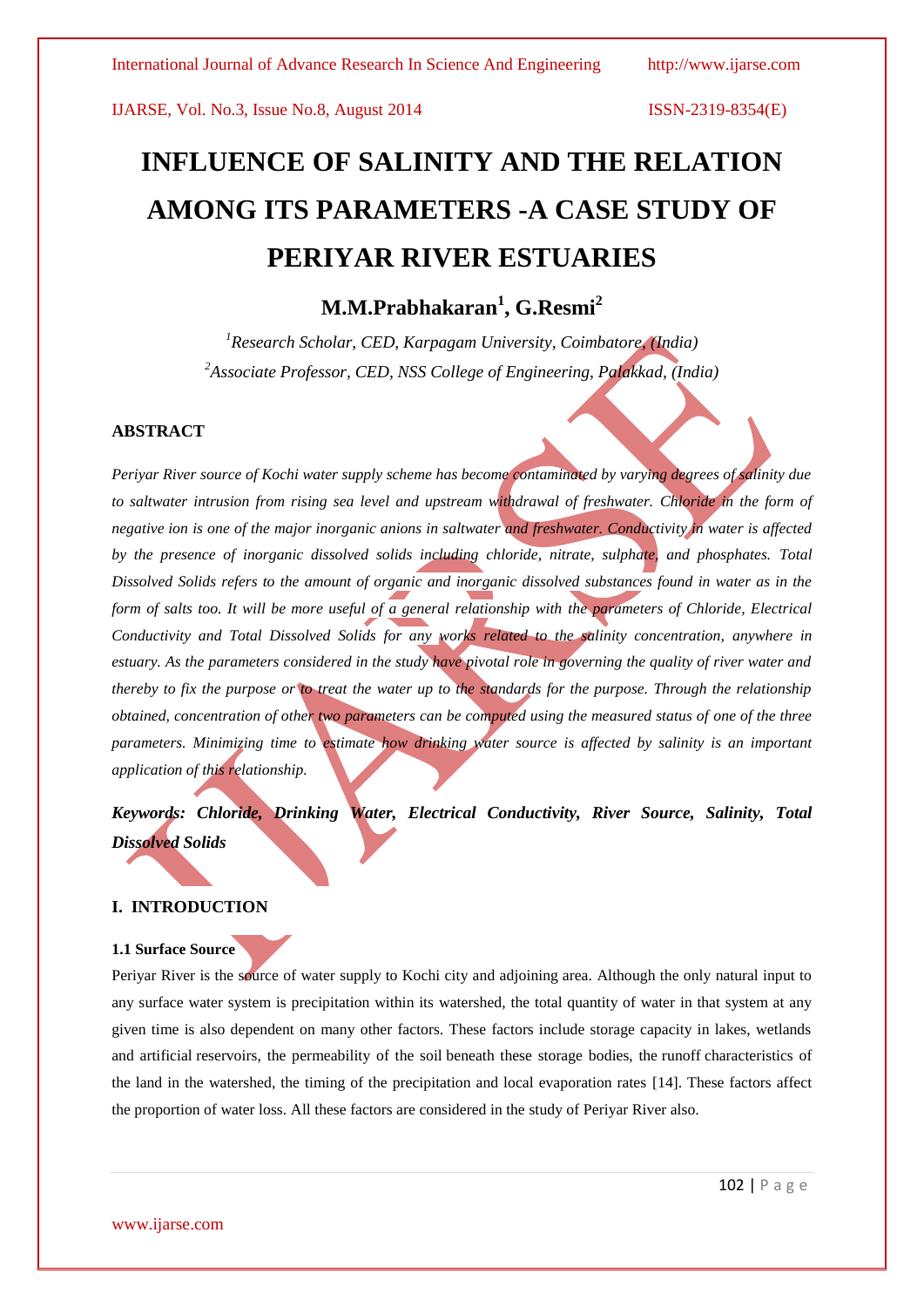Human activities make large and devastating impact on these factors such as increase in the storage capacity by constructing reservoirs and decrease it by draining wetlands. Humans often increase runoff quantities and velocities by paving areas and channelizing stream flow [14]. Bhuthathankettu is a downstream reservoir in Periyar River has a pivotal role in controlling the flow in the river especially during its lean flow period.

The total quantity of water available at any given time is an important consideration. Some users have an intermittent need for water. Many Irrigation projects require large quantities of water in the summer, and no water at all in the monsoon. To supply such an organisation with water, a surface water system may require a large storage capacity to collect water throughout the year and release it in a short period of time. Other users have a continuous need for water, such as Kerala Water Authority and industries that requires water for drinking and Industrial purposes. To supply such an organisation with water, a surface water system only needs enough storage capacity to fill in when average stream flow is below the organizations need.

It is estimated that an average rainfall of 3000mm is expected to the water sheds of Periyar River [14].The natural surface water can be augmented by importing surface water from another watershed through the naturally formed canals [14]. Various contributions reaching a river through the runoff and also from various industries may change the river characteristics, and class of a river.

#### **1.2 Water Quality**

Quality of water is crucial for maintaining a healthy environment and providing drinking water for communities. It assists agricultural enterprises to be productive and profitable and is important for many recreational activities. The quality of water required depends on its purpose  $-$  for example, water that is suitable for gardening may not be suitable for drinking.

Water quality determines the "goodness" of water for particular purposes. Water quality tests will give information about the health of the waterway. By testing water over a period of time, the changes in the quality of the water can be seen.

Many water quality variables are subject to large fluctuations in space and time. Understanding these fluctuations in the physical environment and determining whether such changes are natural or a result of anthropogenic influences can be a difficult problem. An ideal variable provides unambiguous information about the condition of the environment in relation to reference conditions and is relatively easy and inexpensive to measure. In general, several studies revealed that parameters include temperature, pH, turbidity, salinity, nitrates and phosphates are to be tested to assess the health of water [15].

About the prevention of saltwater intrusion, the reports reveal that during the course of flow the river can be replenished through small water ways which connect with the main water way. This replenished water can effectively restrict the salinity intrusion [12]. Another study says that the extent of salinity intrusion depends on the balance between fresh water discharges and saltwater from the sea [13].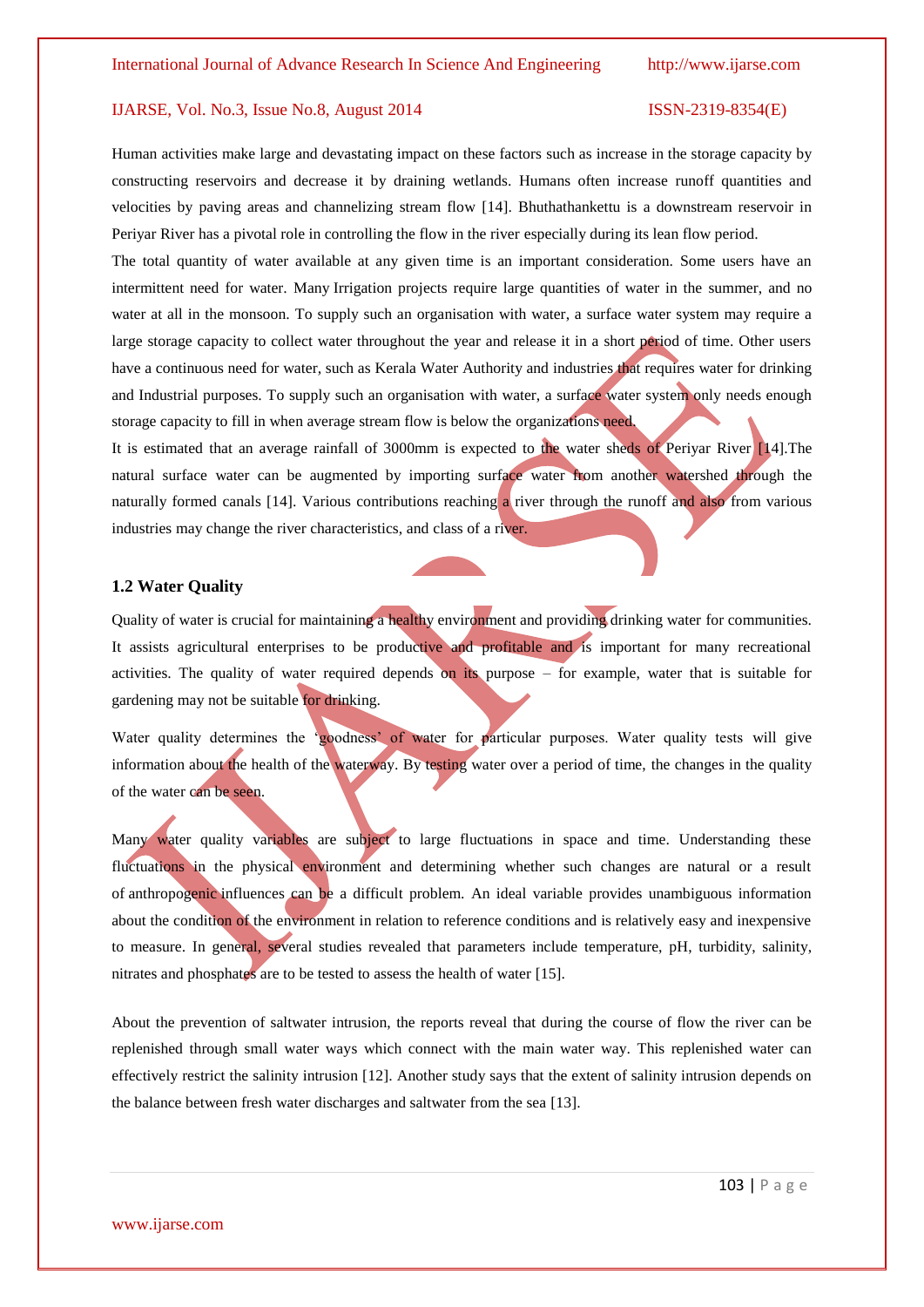The study about Mandovi says that large changes in the salinity distribution occur from the ocean point to the upstream regions annually. The heavy rainfall and associated river discharge during the SW-monsoon limit the salinity distribution to the first 12 km from the ocean point of estuary and this stretch is fully stratified during the above period. The remaining upstream regions become fully fresh water [1]. It is reported that the length of the saltwater intrusion is determined by the freshwater discharge rate, whereas the shape of saltwater wedge is determined by many variables, such as the freshwater discharge and topographic shape of the estuary [2].

In this paper an attempt is made to study how salinity affects drinking water quality. Also the various parameters contributing to salinity levels are analysed and measured.

#### **II. LITERATURE REVIEW**

#### **2.1 Salinity**

Salinity is a measure of the dissolved salts in the water. Salinity is usually highest during periods of low flows and increases as water levels decrease. Salinity is measured as either TDS (Total Dissolved Solids), which measures the amount of dissolved salts in the water, or as EC (Electrical Conductivity), which is the property of a substance which enables it to serve as a channel or medium for electricity. Salty water conducts electricity more readily than purer water. Water containing a TDS level of over 500 mg/l tastes unpleasant to drink [9]. Salinity is the total of all non-carbonate salts dissolved in water, usually expressed in parts per million (ppm). Salinity is considered as a measure of the total salt concentration, comprised mostly of Na<sup>+</sup> and Cl<sup>-</sup>ions. Even though there are smaller quantities of other ions in seawater (e.g.,  $K^+$ ,  $Mg^{2+}$ , or  $SO_4^{2-}$ ), sodium and chloride ions represent about 91% of all seawater ions. Salinity is an important measurement in seawater or in estuaries where freshwater from rivers and streams mixes with salty ocean water. The salinity level in seawater is fairly constant, at about  $35$  ppt (35,000 mg/l), while brackish estuaries may have salinity levels between 1 and 10000 ppm. Since most anions in seawater or brackish water are chloride ions, salinity can be determined from chloride concentration [12].

Salinity can also be measured in freshwater. Compared to seawater or brackish water, freshwater has much lower levels of "salt ions" such as Na<sup>+</sup> and Cl<sup>-</sup>; in fact, these ions are often lower in concentration than hardwater ions such calcium  $(Ca^{2+})$  and bicarbonate  $(HCO_3^-)$ . Because salinity readings in freshwater will be significantly lower than in seawater or brackish water, readings are often expressed in mg/l instead of ppt (1 ppt  $= 1000$  mg/l) [12].

#### **2.2 Expected Levels**

Seawater has a chloride ion concentration of about 19,400 mg/L (a salinity of 35.0 ppt). Brackish water in tidal estuaries may have chloride levels between 500 and 5,000 mg/L (salinity of 1 to 10 ppt). Freshwater streams and lakes have a significant chloride level that can range from 1 to 250 mg/L (salinity of 1 to 500 ppm) [12].

### **2.3 Chloride and Salinity**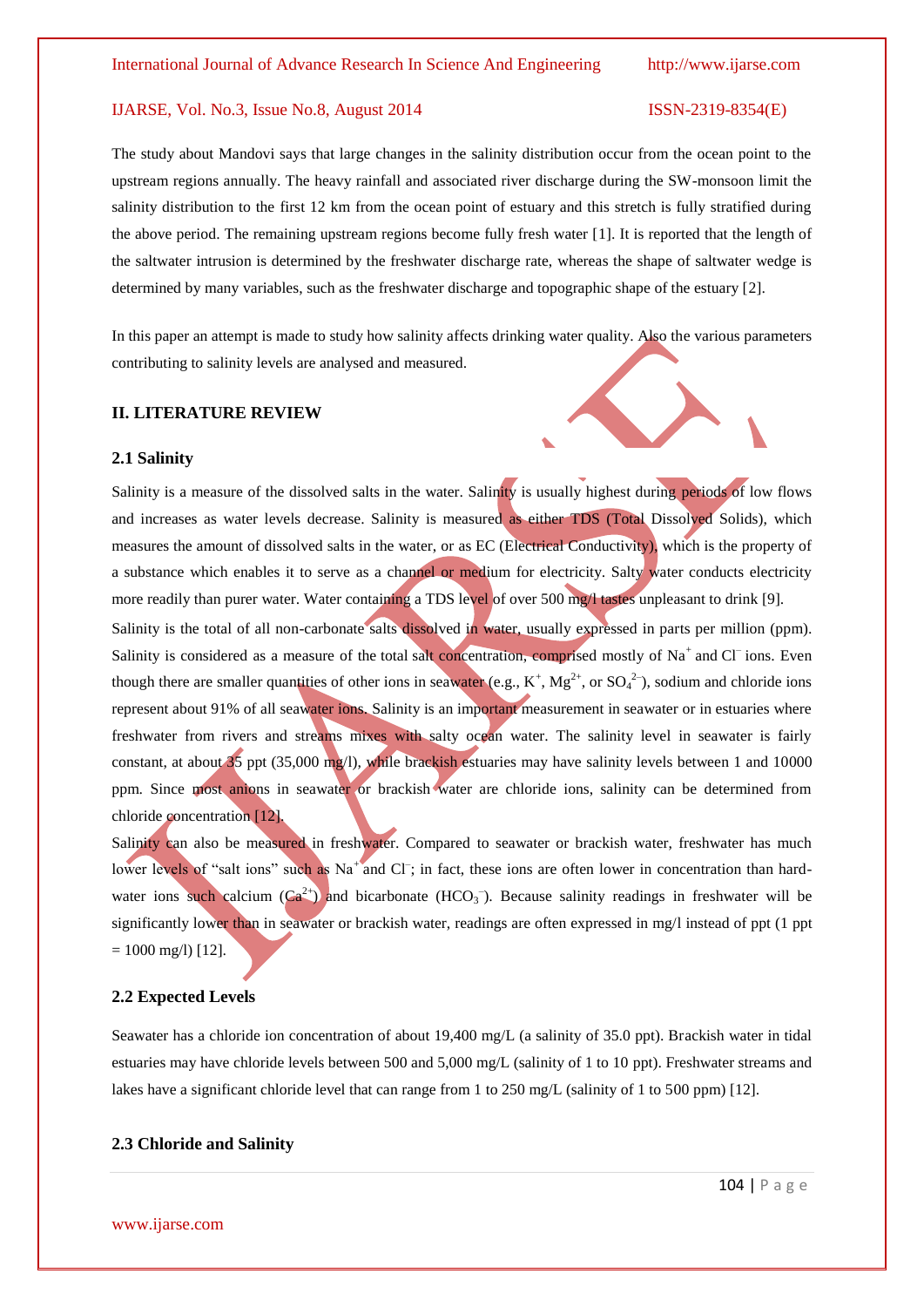Chloride, in the form of the Cl<sup>-</sup>ion, is one of the major inorganic anions, or negative ions, in saltwater and freshwater. It originates from the dissociation of salts, such as sodium chloride or calcium chloride, in water.

 $NaCl(s) \longrightarrow Na^{+}(aq) + Cl^{-}(aq)$  $CaCl<sub>2</sub>(s) \longrightarrow Ca<sup>2+</sup>(aq) + 2 Cl<sup>-</sup>(aq)$ 

These salts, and their resulting chloride ions, originate from natural minerals, saltwater intrusion into estuaries, and industrial pollution.

Because salinity is directly proportional to the amount of chlorine in sea water, and because chlorine can be measured accurately by a simple chemical analysis, salinity 'S'was redefined using chlorinity,  $S = 0.03 +$ 1.805Cl where chlorinity Cl is defined as" the mass of silver required to precipitate completely the halogens in 0.328 523 4kg of the sea-water sample [10].In drinking water, the salty taste produced by chloride depends upon the concentration of the chloride ion. Water containing 250 mg/L of chloride may have a detectable salty taste if the chloride came from sodium chloride. As per Indian standards, the maximum permissible level of chloride in drinking water is limited to 250mg/l [11].

# **2.4 Conductivity and Salinity**

Conductivity is a measure of the ability of water to pass an electrical current. Conductivity in water is affected by the presence of inorganic dissolved solids such as chloride, nitrate, sulphate, and phosphate anions or sodium, magnesium, calcium, iron, and aluminium cations Organic compounds like oil, phenol, alcohol, and sugar do not conduct electrical current very well and therefore have a low conductivity when in water. Conductivity is also affected by temperature: the warmer the water, the higher the conductivity. For this reason, conductivity is reported as conductivity at 25 degrees Celsius [3].

The basic unit of measurement of conductivity is the mho or Siemens. Conductivity is measured in micromhos per centimetre (µmhos/cm) or microsiemens per centimetre (µs/cm). Distilled water has conductivity in the range of 0.5 to 3 umhos/cm. The conductivity of most of the rivers generally ranges from 50 to 1500 umhos/cm [3].

The relation between Electrical Conductivity"s and total salt content of soils was established using a regression analysis [4].

# **2.5 TDS and Salinity**

TDS, which stands for Total Dissolved Solids, refers to the amount of organic and inorganic dissolved substances that may be found in water, such as minerals, metals and salts. Essentially, it is everything present in water other than pure H<sub>2</sub>O and suspended solids. TDS can be from natural sources such as dissolved rock or from man-made chemicals such as Volatile Organic Chemicals (VOC"s) [3].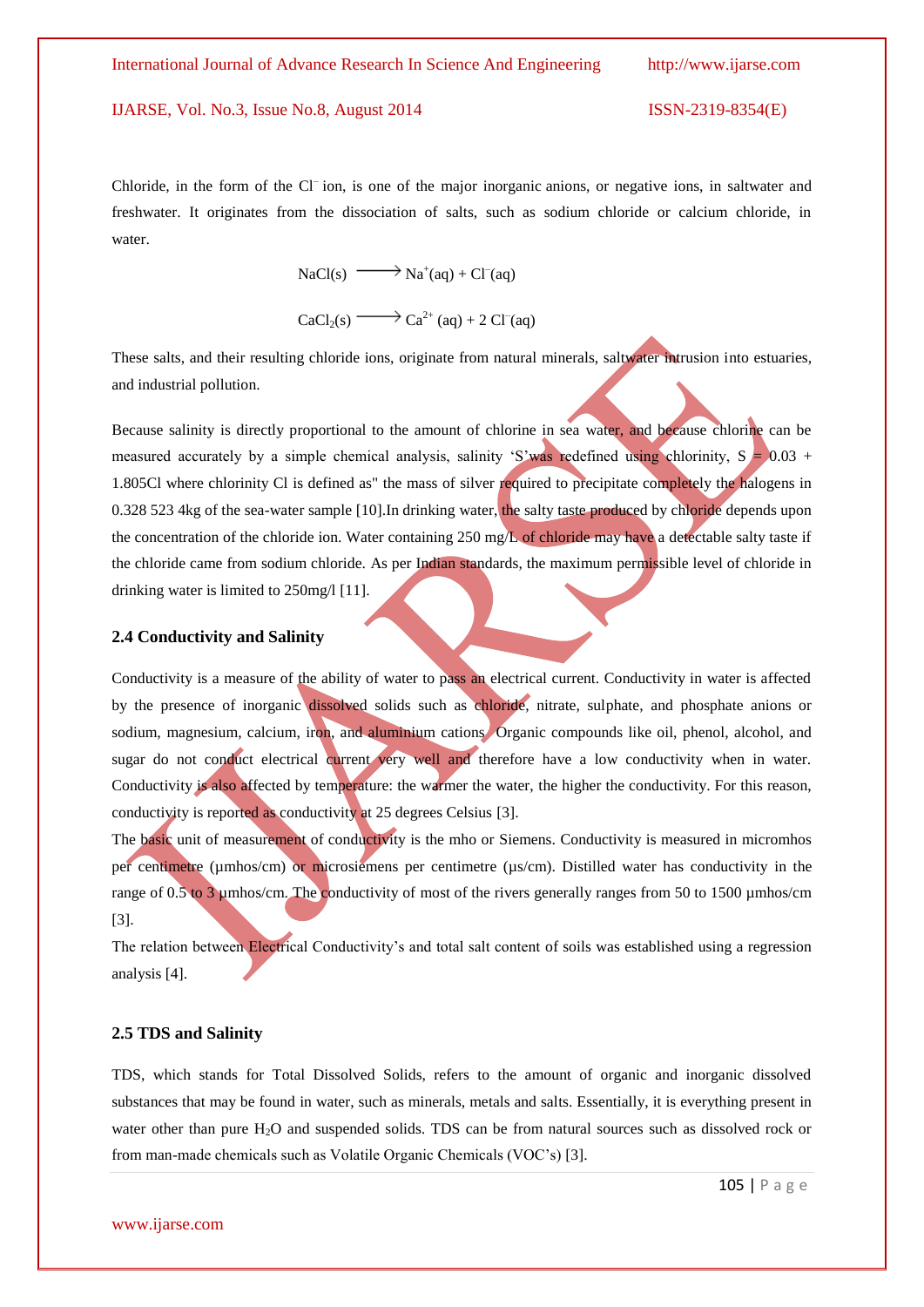Often, a major component of TDS is hard and soft minerals. Because water is naturally slightly acidic, as it travels through the rock formations in the ground a small quantity of rock is dissolved into a liquid form. These dissolved minerals include calcium, magnesium, chlorides and silica.

Total Dissolved Solids are measured as milligram per litre, and it is worth noting that Central Public Health and Environmental Engineering Organisation"s drinking water standards recommend a limit of 500 mg/lit. It is also worth noting that the national average is probably in the range 300-350 mg/lit for India. The lower the TDS, the more pure the water is [3].

### **III. METHODOLOGY**

#### **3.1 Chloride Concentration and Salinity**

A Chloride Ion-Selective Electrode is used to measure the chloride ion concentration in the water (in mg/L) either on site or after returning to the lab. Salinity can be determined using the relationship, salinity in mg  $/L =$ 1.8066 5 Cl<sup>-</sup> (mg/L).

#### **3.2 Conductivity and Salinity**

A Conductivity Meter is used to measure the salinity value of the water (in ppt). If salinity values exceed 13000 ppm, dilution of samples will be necessary. This method uses the assumption that most of the ions in the solution are non-carbonate salt ions (e.g.,  $Na^+$ ,  $K^+$ , or CI), and converts the conductivity reading to a salinity value. The conductivity of Periyar river at Aluva is measured as 1100 µS/cm.

#### **3.3 TDS and Salinity**

No exact relationship is derived between conductivity as  $\mu$ S/cm and TDS as ppm. An approximate relationship obtained shows that, TDS of water with a higher proportion of Sodium Chloride in  $ppm = 0.5$  X conductivity as µS/cm [3].

### **3.4 Relationship between Chloride, Conductivity and TDS**

The conductivity of sea water is around 54000 $\mu$ S/cm. Then the TDS value is approximately 35000ppm. Seawater has a high proportion of sodium chloride and this is around 28000 ppm.Any works related to the salinity concentration, using the parameters in any place whether it is in estuary, or in brackish water or in deep sea, the above relationship can be considered as a guideline for modelling studies suiting to the situation[3].

#### **3.5 Method of Study**

In the present study, the intake point in Periyar River for Kochi Water Supply Scheme is considered. The periodical sampling studies were conducted on the mentioned parameters such as Chloride, Electrical Conductivity and TDS. The test results were analysed and tabulated along with the measured values of salinity

106 | P a g e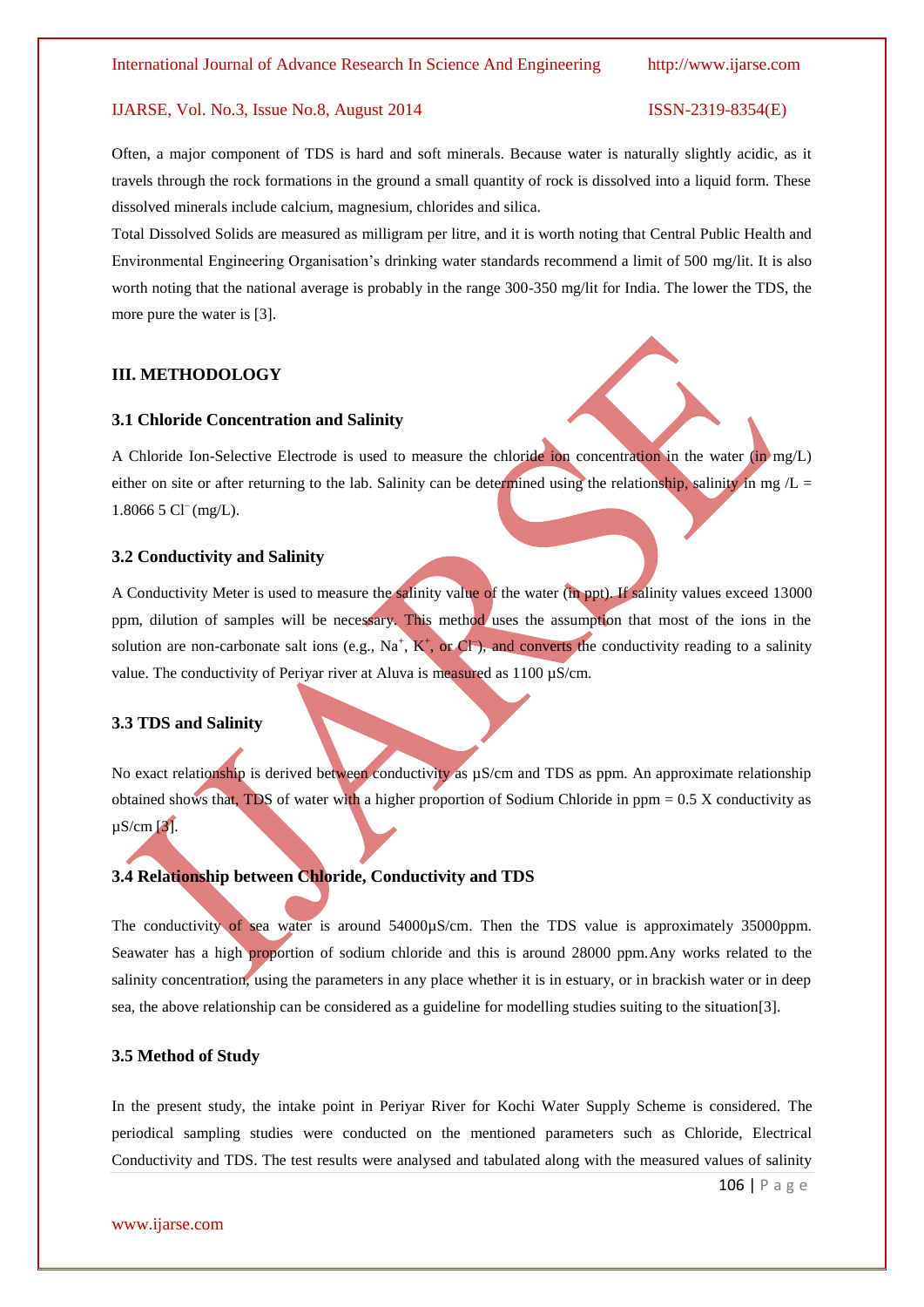concentration. The change in salinity concentration with respect to the flow variation also studied for different years with extreme conditions [5]. Based on the salinity concentration, the appropriate factors for the respective parameters suit to the Estuary of Periyar River is worked out. The plotted graph using the developed factors will give a relation between the flow and salinity [6], and there by the concentration of Chloride, Electrical Conductivity and TDS can be evaluated immediately without any additional labour and materials.

### **IV. RESULTS AND DISCUSSION**

# **4.1 Study Area**



**Fig. 1 Catchment area of the River stretch under study**

Periyar River Basin - Study Area: 1990.10 Km sq, Length of river for the study: 78 Km is a part of Kerala lies between North latitudes  $10^0$ 5<sup>'</sup> $-10^0$ <sub>2</sub><sup>'</sup> and, East longitudes  $76^0$ <sup>49'</sup> $-76^0$  16<sup>'</sup>.

Bhoothathankettu releases the flow downstream along the river. Later it bifurcates into two and meets with sea at Purapillikavu and Eloor (distance covered from Aluva to Purappillikkavu 20.74 kms and that from Aluva to Eloor is 4.04km.

# **4.2 Salinity Relationship between Chloride, Conductivity and TDS**

To derive the relationship between Chloride, Electrical Conductivity and Total Dissolved Solids, with the salinity, the relationship between an individual parameter and salinity obtained and found that the mentioned values are suitable for correlating the parameters [7].

To assess the salinity through Electrical Conductivity, total Dissolved solids and Chloride, water sample analysis were carried out as per standard methods and the values of each parameter in every month was recorded. The salinity contributed or measured through each parameter for the corresponding month was computed and tabulated from 2009 to 2012.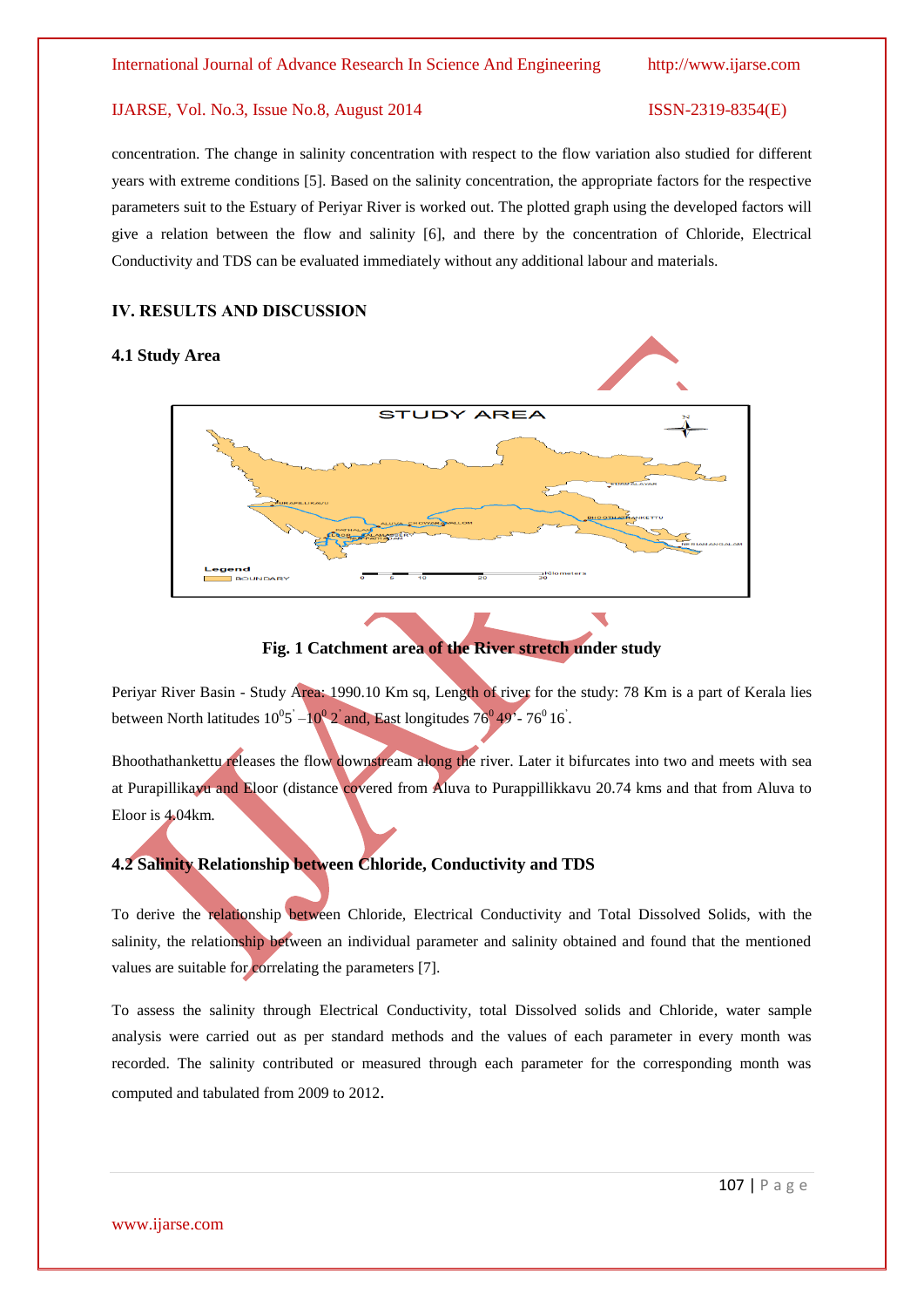| <b>Standardization Works</b> |         |                    |             |  |  |  |  |
|------------------------------|---------|--------------------|-------------|--|--|--|--|
| Conductivity in $\mu$ mho/cm | 54000   | Ratio Cond. to TDS | 1.542857143 |  |  |  |  |
| TDS in $mg/l$                | 35000   | Ratio Cond. to Cl  | 1.928571429 |  |  |  |  |
| Chloride in mg/l             | 28000   | Ratio TDS To Cl    | 1.25        |  |  |  |  |
| Salinity in mg/l             | 50584.8 | Cl to Salinity     | 1.8066      |  |  |  |  |
| TDS to Salinity              | 1.44528 | Cond. to Salinity  | 0.936755556 |  |  |  |  |

#### **Table: 1 Relations between Salinity Contributing Parameters**

# **4.3 Relationship between Flow and Salinity due to Chloride, Conductivity and TDS**

To obtain the relation between the flow and salinity the flow, Chloride, Electrical Conductivity and Total Dissolved Solids at Aluva have been measured and tabulated. Further, using the relationship vide Para (4.2), the salinity contributed through Chloride, Electrical Conductivity and Total Dissolved Solids are computed. A graph for the year 2009 is also plotted, which reveal the relationship of the salinity measurement between the selected three parameters and its relation with the flow.

The graph depicts the strong relationship between the computed the salinity values through Chloride, Electrical Conductivity and the Total Dissolved Solids during the year 2009.



### **Fig. 2 Relationship between the Salinity contribution and corresponding Parameters**

Tables 2, 3, 4 and 5 show the computed values of Electrical Conductivity, Total Dissolved Solids and Chloride for the years 2009, 2010, 2010 and 2012.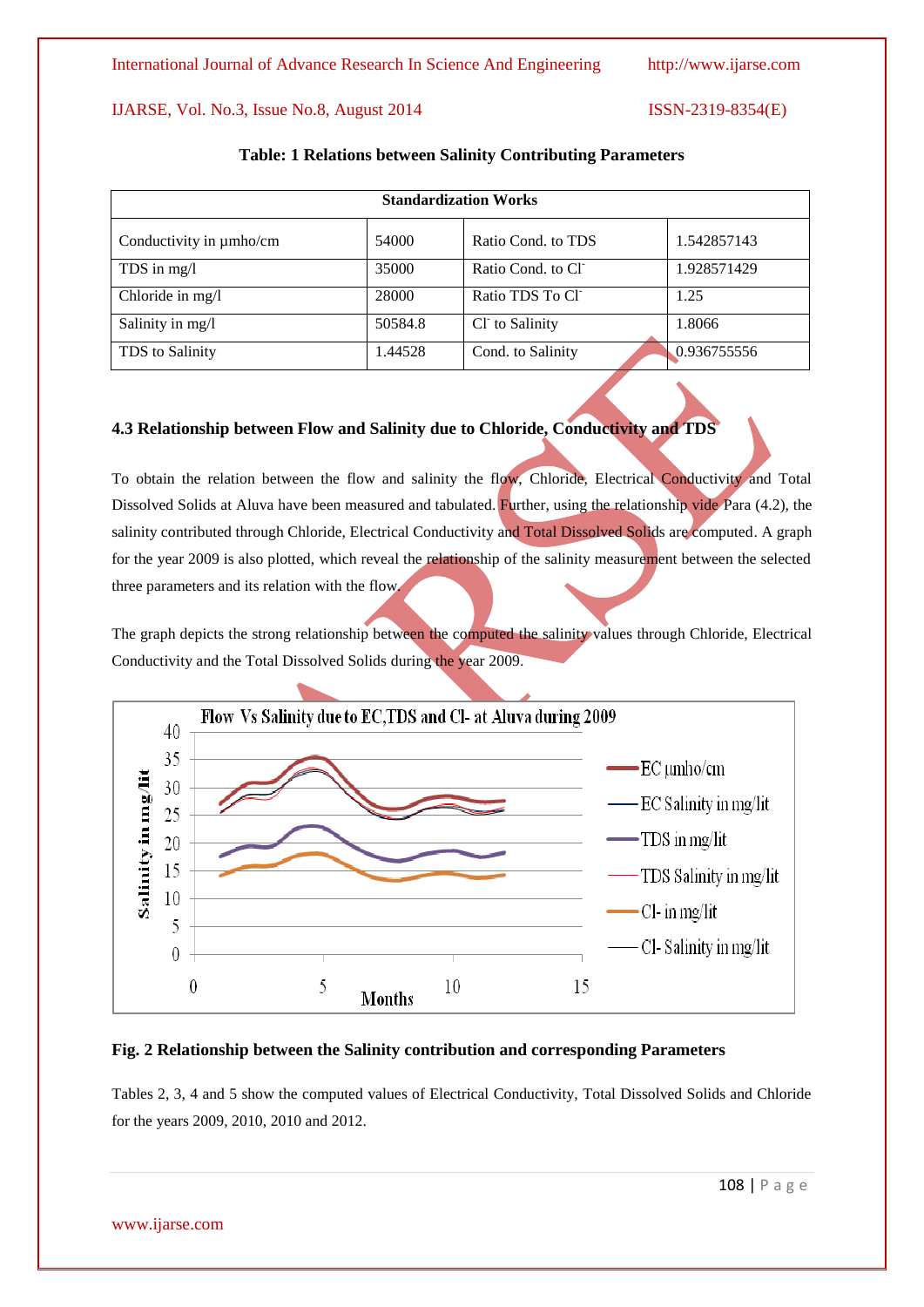|              |              | EC          |        |                     |         |                    |
|--------------|--------------|-------------|--------|---------------------|---------|--------------------|
|              | EC           | Salinity in | TDS in | <b>TDS Salinity</b> | $CI$ in | <b>Cl</b> Salinity |
| <b>Month</b> | $\mu$ mho/cm | mg/lit      | mg/lit | in mg/lit           | mg/lit  | in mg/lit          |
| January      | 27.18        | 25.46       | 17.57  | 25.39               | 14.14   | 25.55              |
| February     | 30.58        | 28.65       | 19.43  | 28.08               | 15.79   | 28.53              |
| March        | 31.01        | 29.05       | 19.51  | 28.20               | 16.04   | 28.98              |
| April        | 34.65        | 32.46       | 22.70  | 32.81               | 17.76   | 32.09              |
| May          | 35.23        | 33.00       | 22.83  | 33.00               | 18.04   | 32.59              |
| June         | 30.56        | 28.63       | 19.83  | 28.66               | 15.78   | 28.51              |
| July         | 26.72        | 25.03       | 17.73  | 25.63               | 13.91   | 25.13              |
| August       | 26.19        | 24.53       | 16.84  | 24.34               | 13.42   | 24.24              |
| September    | 27.98        | 26.21       | 18.18  | 26.28               | 14.43   | 26.07              |
| October      | 28.39        | 26.60       | 18.71  | 27.04               | 14.58   | 26.34              |
| November     | 27.46        | 25.72       | 17.56  | 25.38               | 13.89   | 25.09              |
| December     | 27.59        | 25.85       | 18.35  | $26.52 \cdot$       | 14.34   | 25.91              |

# **Table: 2 Salinity at Aluva Based on EC, TDS and Cl-during 2009**

# **Table: 3 Salinity at Aluva Based on EC, TDS and Cl-during 2010**

|           | EC           | EC                           | TDS in |                                 | $CI$ in |                                 |
|-----------|--------------|------------------------------|--------|---------------------------------|---------|---------------------------------|
| Month     | $\mu$ mho/cm | <b>Salinity</b><br>in mg/lit | mg/lit | <b>TD</b> Salinity in<br>mg/lit | mg/lit  | <b>Cl Salinity</b><br>in mg/lit |
| January   | 28.67        | 26.86                        | 18.49  | 26.72                           | 14.76   | 26.67                           |
| February  | 32.12        | 30.09                        | 21.25  | 30.71                           | 17.07   | 30.84                           |
| March     | 54.90        | 51.43                        | 35.90  | 51.89                           | 28.42   | 51.34                           |
| April     | 51.86        | 48.58                        | 32.86  | 47.49                           | 26.44   | 47.77                           |
| May       | 64.16        | 60.11                        | 41.16  | 59.49                           | 32.87   | 59.38                           |
| June      | 36.67        | 34.35                        | 23.56  | 34.05                           | 18.67   | 33.73                           |
| July      | 33.87        | 31.73                        | 22.16  | 32.03                           | 17.64   | 31.87                           |
| August    | 34.94        | 32.73                        | 22.74  | 32.87                           | 18.01   | 32.54                           |
| September | 38.42        | 35.99                        | 24.76  | 35.79                           | 19.76   | 35.70                           |
| October   | 30.08        | 28.18                        | 19.28  | 27.87                           | 15.30   | 27.64                           |
| November  | 32.71        | 30.64                        | 21.35  | 30.86                           | 16.89   | 30.51                           |
| December  | 32.96        | 30.88                        | 21.68  | 31.33                           | 16.94   | 30.60                           |

www.ijarse.com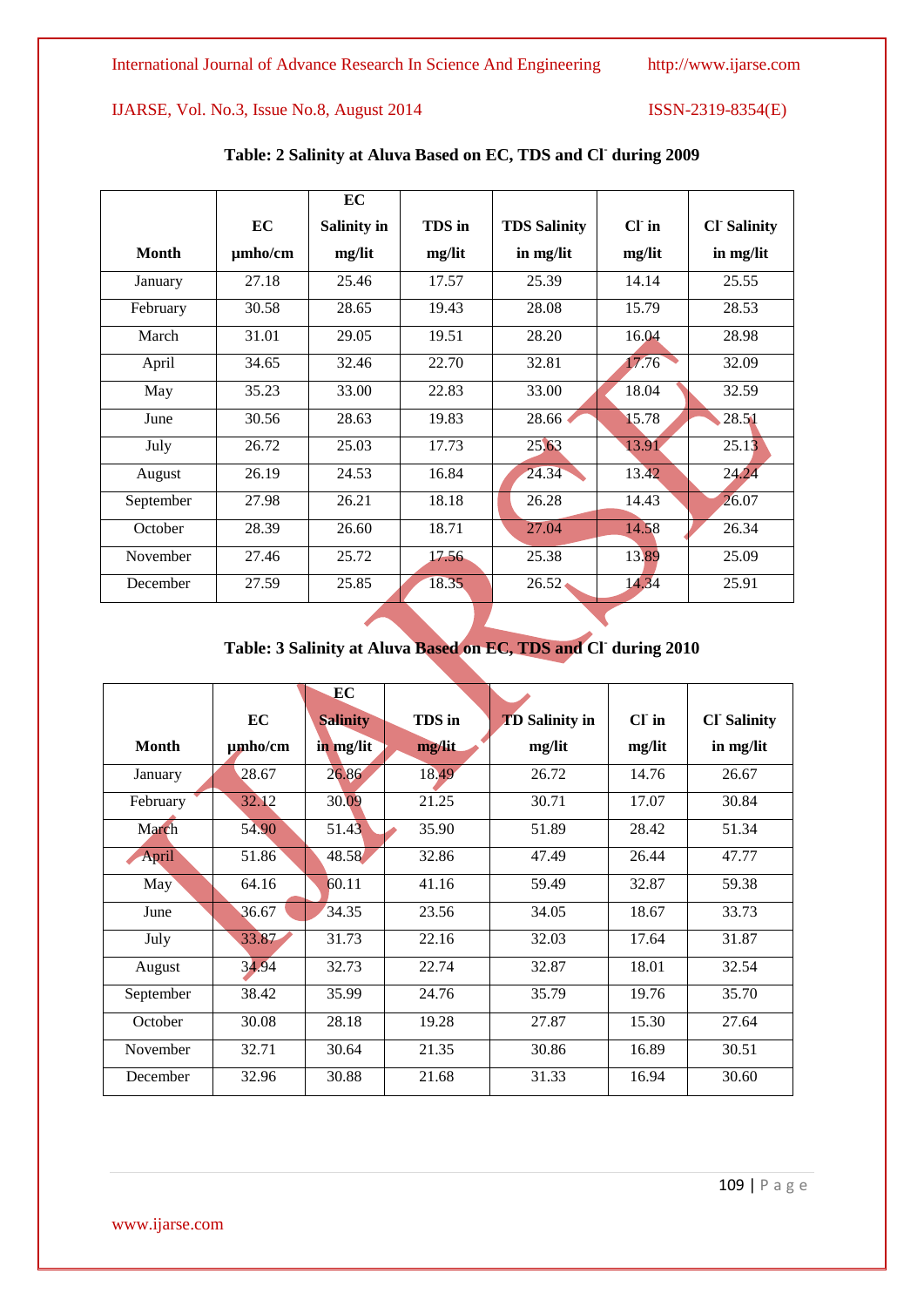|           | EC           | <b>EC Salinity</b> | TDS in | <b>TD Salinity in</b> | $CI$ in | <b>CI</b> Salinity |
|-----------|--------------|--------------------|--------|-----------------------|---------|--------------------|
| Month     | $\mu$ mho/cm | in mg/lit          | mg/lit | mg/lit                | mg/lit  | in mg/lit          |
| January   | 34.80        | 32.60              | 22.60  | 32.66                 | 17.76   | 32.09              |
| February  | 34.96        | 32.75              | 22.90  | 33.10                 | 17.85   | 32.25              |
| March     | 48.20        | 45.15              | 30.80  | 44.52                 | 24.56   | 44.37              |
| April     | 70.10        | 65.67              | 45.70  | 66.05                 | 36.18   | 65.36              |
| May       | 61.40        | 57.52              | 39.60  | 57.23                 | 31.23   | 56.42              |
| June      | 48.20        | 45.15              | 31.90  | 46.11                 | 25.42   | 45.92              |
| July      | 28.70        | 26.89              | 19.20  | $27.75 \triangleleft$ | 14.82   | 26.77              |
| August    | 27.80        | 26.04              | 18.35  | 26.52                 | 14.07   | 25.42              |
| September | 41.70        | 39.06              | 27.30  | 39.46                 | 21.34   | 38.55              |
| October   | 45.00        | 42.16              | 28.70  | 41.48                 | 22.86   | 41.30              |
| November  | 40.32        | 37.77              | 26.20  | 37.87                 | 20.72   | 37.43              |
| December  | 37.10        | 34.76              | 24.60  | 35.55                 | 18.86   | 34.07              |

# **Table: 4 Salinity at Aluva Based on EC, TDS and Cl-during 2011**

# **Table: 5 Salinity at Aluva Based on EC, TDS and Cl-during 2012**

|              | EC           | <b>EC Salinity</b> | <b>TDS</b> in | <b>TD Salinity in</b> | $CI$ in | <b>Cl Salinity</b> |
|--------------|--------------|--------------------|---------------|-----------------------|---------|--------------------|
| <b>Month</b> | $\mu$ mho/cm | in mg/lit          | mg/lit        | mg/lit                | mg/lit  | in mg/lit          |
| January      | 37.60        | 35.22              | 24.47         | 35.37                 | 19.47   | 35.17              |
| February     | 38.12        | 35.71              | 24.96         | 36.07                 | 19.85   | 35.86              |
| March        | 61.80        | 57.89              | 40.10         | 57.96                 | 31.65   | 57.18              |
| April        | 59.60        | 55.83              | 38.46         | 55.59                 | 30.48   | 55.07              |
| May          | 54.30        | 50.87              | 35.10         | 50.73                 | 28.02   | 50.62              |
| June         | 31.80        | 29.79              | 20.59         | 29.76                 | 16.42   | 29.67              |
| July         | 28.40        | 26.61              | 18.42         | 26.62                 | 14.62   | 26.42              |
| August       | 29.80        | 27.92              | 19.86         | 28.70                 | 15.40   | 27.83              |
| September    | 37.10        | 34.76              | 23.96         | 34.63                 | 18.96   | 34.25              |
| October      | 37.90        | 35.50              | 24.22         | 35.01                 | 19.24   | 34.76              |
| November     | 51.30        | 48.06              | 33.10         | 47.84                 | 26.45   | 47.78              |
| December     | 41.60        | 38.97              | 26.90         | 38.88                 | 21.16   | 38.23              |

A comparison of the computed values of salinity based on the three parameters Electrical Conductivity, Total Dissolved Solids and Chloride during 2009 to 2012 was carried out. The suitability and adaptability of these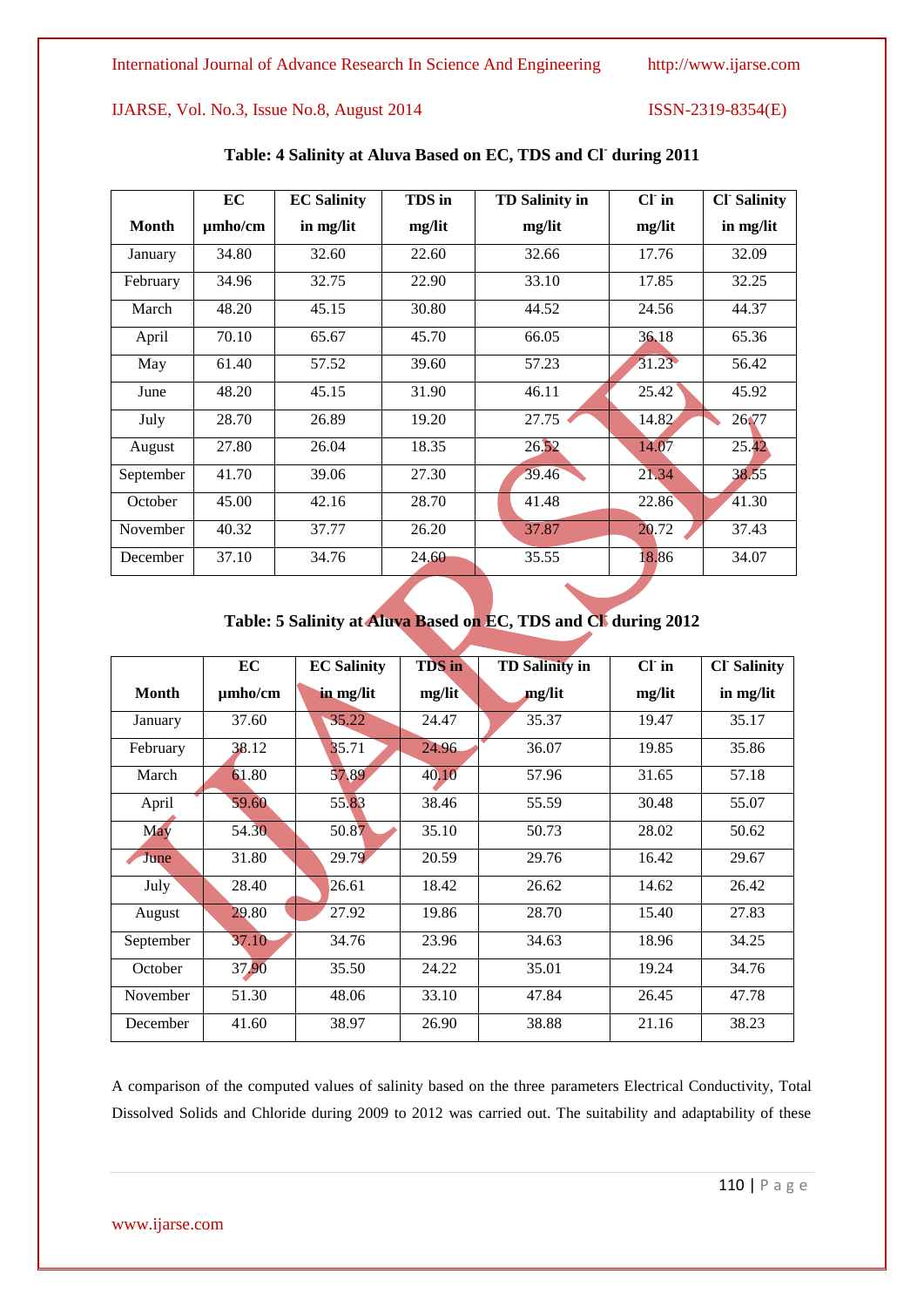three parameters for computing the salinity in the estuaries of Periyar River can be well understood from the graphs plotted (Fig 2,3,4,5)





111 | P a g e

www.ijarse.com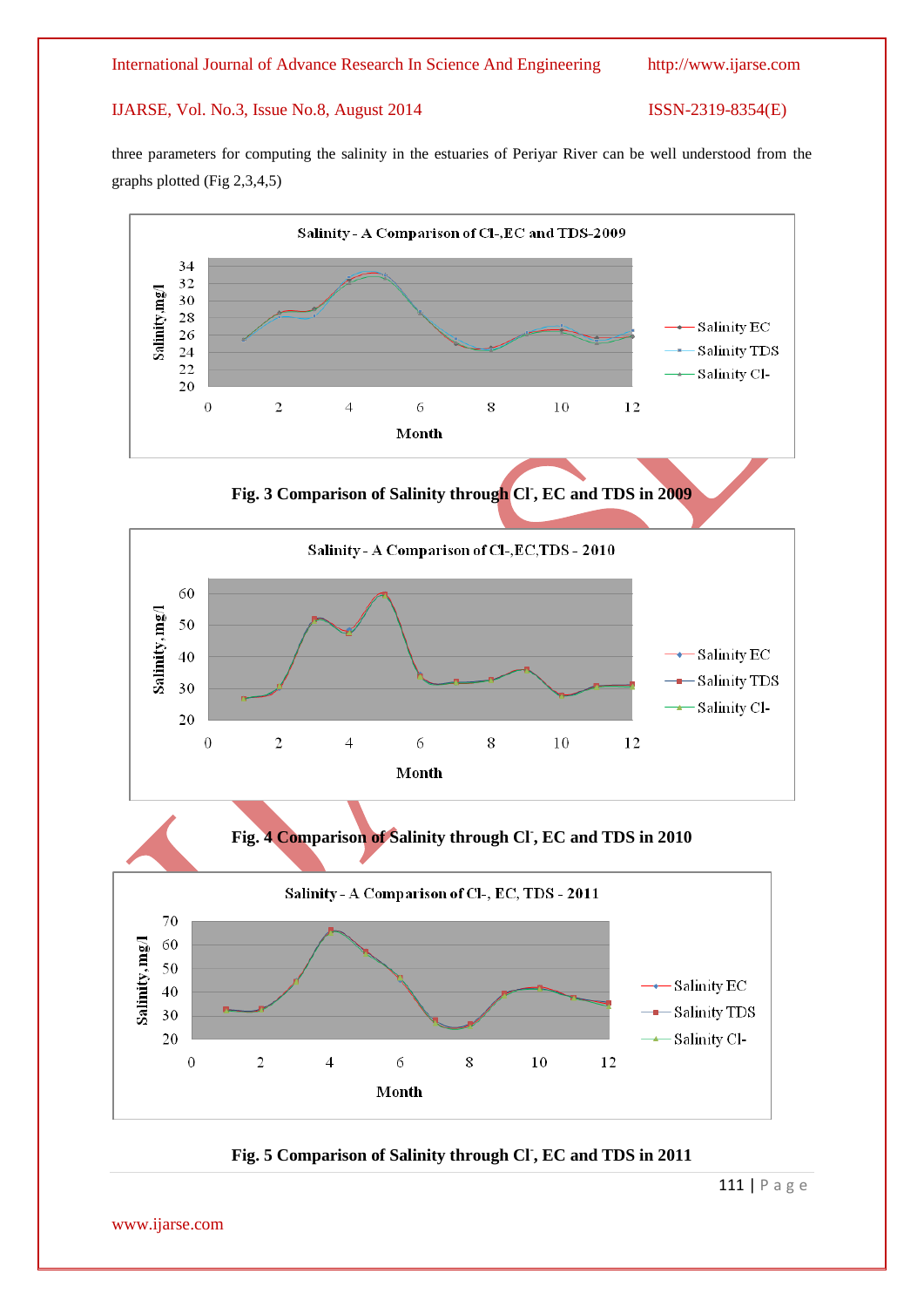

**Fig. 6 Comparison of Salinity through Cl- , EC and TDS in 2012**

### **4.4 Verification of Validity**

Regression analysis is a statistical technique that attempts to explore and model the relationship between two or more variables using a straight line described by the equation  $y = a + bx$  where 'b' is the slope of the line and 'a' is the intercept i.e. where the line cuts the y axis. In this study an attempt is made to know the relationship between the salinity obtained using three entirely different parameters. Because two variables are correlated that one variable is causing the other to behave a certain way [8].

Correlation coefficient is a statistical parameter, r, used to define the strength and nature of the linear relationship between two variables or characteristics or attribute or quantity. The symbol for the sample correlation coefficient is r. Correlation is measured on a scale of  $-1$  to  $+1$ , where 0 indicates no correlation and either -1 or +1 suggest high correlation. Both -1 and +1 are equally high degree of correlation. If one variable can consistently predict the value of the other variable, then a high degree of correlation exist between them [8].

The coefficient of determination,  $r^2$  is the square of the correlation coefficient, r. The coefficient of determination is equal to the percent of variation in one variable that is accounted for (predicted) by the other variable [8].

The standard error about the regression line (often denoted by SE is a measure of the average amount that the regression equation over- or under-predicts. The higher the coefficient of determination, the lower the standard error; and the more accurate predictions are likely to be [8].

In this study the concentration of salinity in the estuaries was measured and computed using the three parameters Electrical Conductivity, Total Dissolved Solids and Chloride. The results were validated using Regression Analysis. The coefficients thus computed are tabulated below to assess the validity among the parameters in various years. The coefficient of determination in all the cases have got more than 0.9 and in most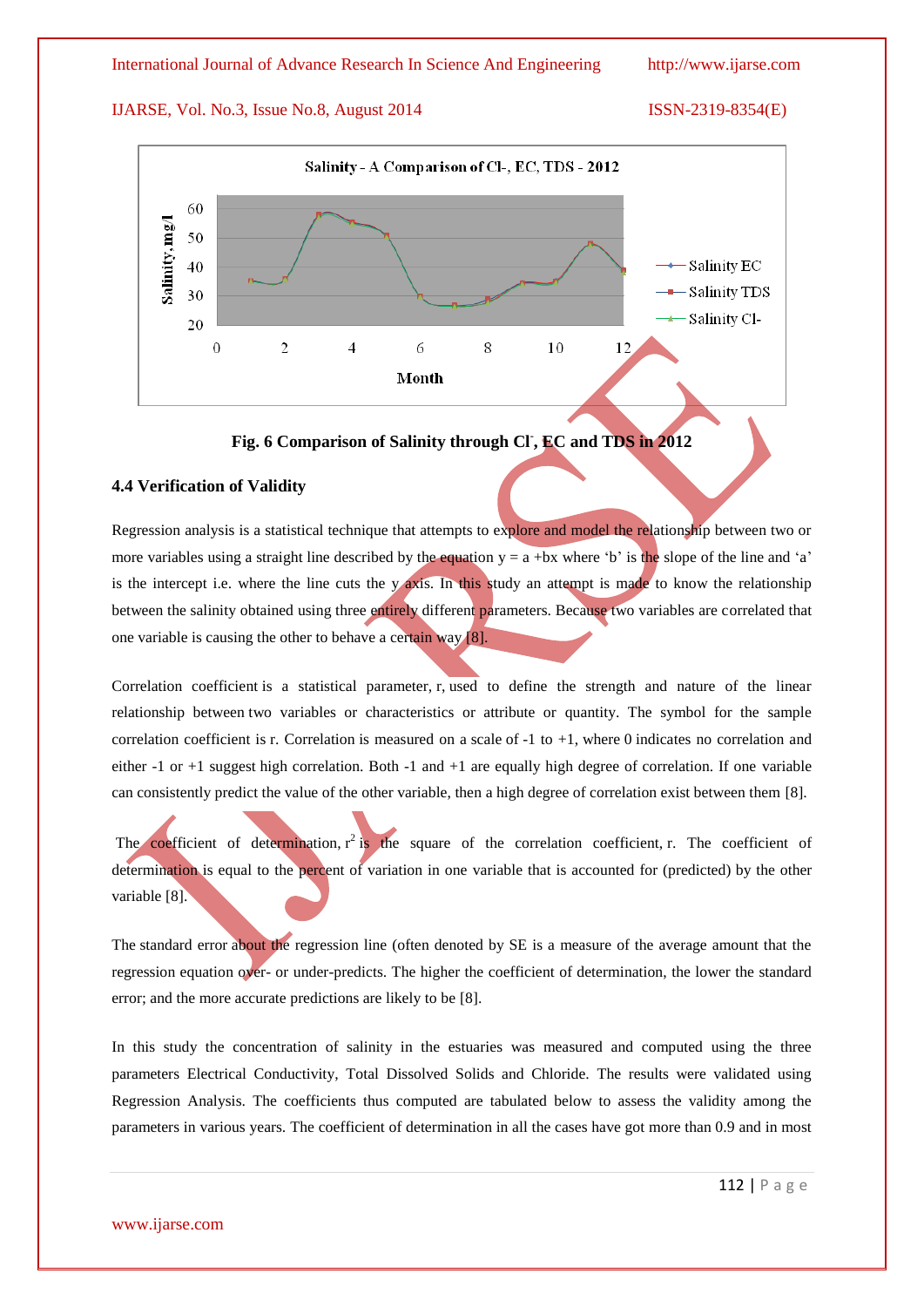of the cases, it was 0.99. This reveals the strong relationship between the parameters and possibilities to find the concentration of all parameters through the concentration of any of the parameters.

| Model: Linear Fit: $Y=a+bx$ |                     |          |           |          |          |  |  |  |
|-----------------------------|---------------------|----------|-----------|----------|----------|--|--|--|
| Year                        | <b>Coefficients</b> |          |           |          |          |  |  |  |
|                             | a                   | b        | S         |          |          |  |  |  |
| 2009                        | 0.637981            | 0.977307 | 0.478359  | 0.986537 | 0.973255 |  |  |  |
| 2010                        | 0.730982            | 0.979071 | 0.470615  | 0.999067 | 0.998134 |  |  |  |
| 2011                        | 0.815878            | 0.985561 | 0.541931  | 0.999012 | 0.998026 |  |  |  |
| 2012                        | 0.451401            | 0.988710 | 0.315408. | 0.999600 | 0.999201 |  |  |  |

# **Table: 6 Verification of Validity in Salinity contribution through EC and TDS**

In this case, EC, the independent variable and TDS is the dependent variable. Considering the year 2009, a straight line can be fitted in an equation Y (TDS) =  $0.637981 + 0.977307$  X (EC). Here, the slope of the line, "b" says the X (EC) value contributes only 0.977307 times mg/l and the y intercept, "a" give information that 0.637981 mg/l residual salinity as TDS available in the station. Correlation coefficient, r is 0.986537 with standard error, S is 0.478359 and the coefficient of determination,  $r^2$  worked out as 0.973255. Similarly the regression constants for the years 2010 2011 and 2012 also worked out and tabulated as above in Table-6.

| <b>Model</b> : Linear Fit: $Y=a+bx$ |             |          |                     |          |          |  |  |
|-------------------------------------|-------------|----------|---------------------|----------|----------|--|--|
|                                     |             |          |                     |          |          |  |  |
|                                     |             |          |                     |          |          |  |  |
| Year                                |             |          | <b>Coefficients</b> |          |          |  |  |
|                                     |             | b        | S                   | r        |          |  |  |
| 2009                                | 0.610610    | 0.970943 | 0.477779            | 0.986143 | 0.972478 |  |  |
| 2010                                | $-0.300891$ | 1.002495 | 0.288669            | 0.999651 | 0.999302 |  |  |
| 2011                                | $-1.150892$ | 1.011183 | 0.407045            | 0.999456 | 0.998912 |  |  |
| 2012                                | $-0.181375$ | 0.995508 | 0.288561            | 0.999663 | 0.999326 |  |  |

**Table: 7 Verification of Validity in Salinity contribution through TDS and Cl-**

For the case of TDS as the independent variable and Cl as the dependent variable for the year 2009, the straight line can be fitted in an equation Y (CI) =  $0.610610 + 0.970943X$  (TDS). Here, the slope of the line, 'b' says the X (TDS) value contributes only 0.970943 times mg/l and the y intercept,  $a^2$  give information that 0.610610 mg/l residual salinity as Cl available in the station. Correlation coefficient, r is 0.986143 with standard error, S is 0.477779 and the coefficient of determination,  $r^2$  worked out as 0.972478. Similarly the regression constants are worked out and tabulated as above in Table-7 for the years 2010, 2011 and 2012.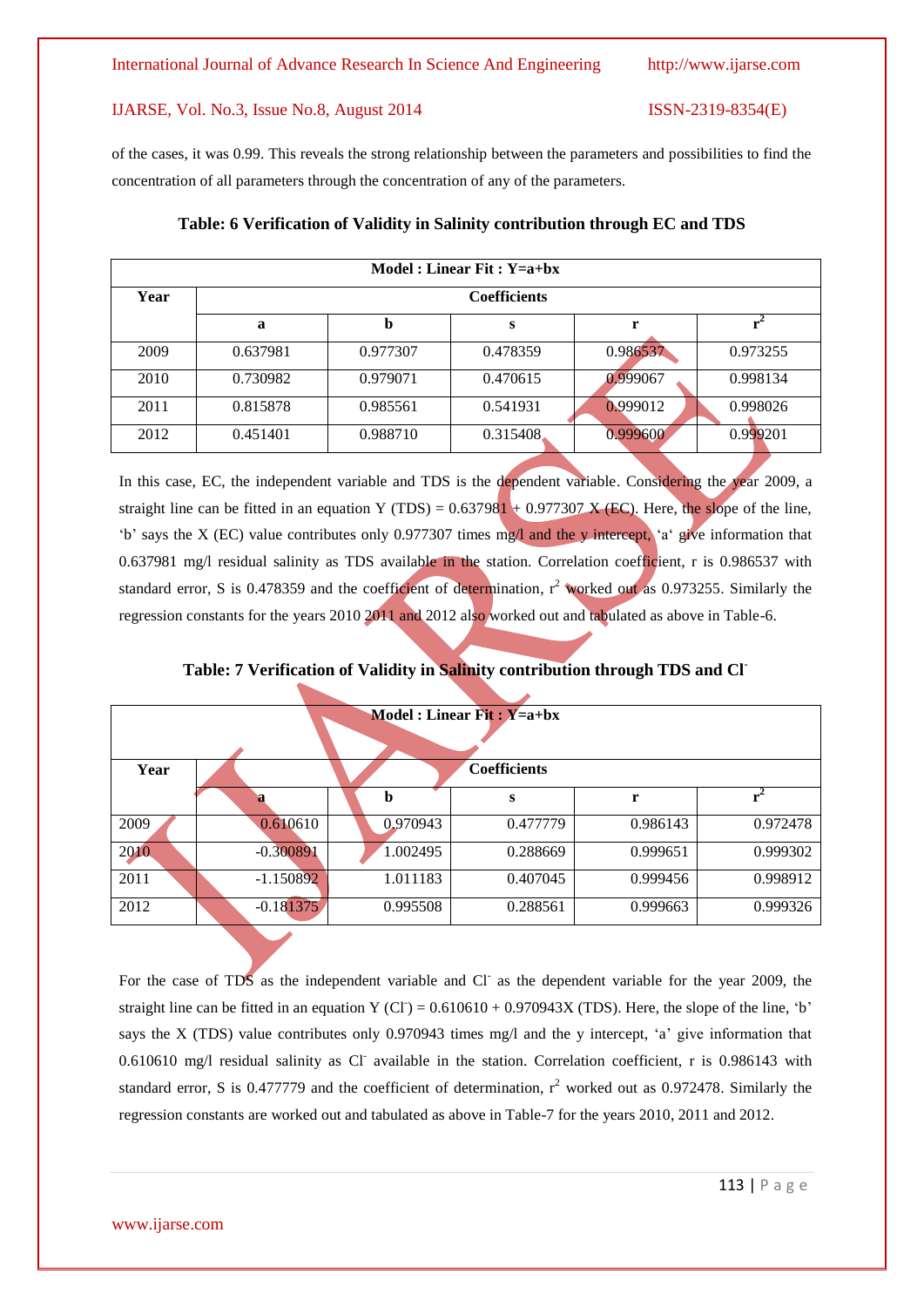| Model: Linear Fit: $Y=a+bx$ |             |                     |          |          |          |  |  |  |  |
|-----------------------------|-------------|---------------------|----------|----------|----------|--|--|--|--|
| Year                        |             | <b>Coefficients</b> |          |          |          |  |  |  |  |
|                             | a           | b                   | S        |          |          |  |  |  |  |
| 2009                        | 0.576711    | 0.972582            | 0.217775 | 0.997137 | 0.994282 |  |  |  |  |
| 2010                        | 0.409369    | 0.982126            | 0.396464 | 0.999342 | 0.998684 |  |  |  |  |
| 2011                        | $-0.355741$ | 0.997320            | 0.491051 | 0.999208 | 0.998416 |  |  |  |  |
| 2012                        | 0.252287    | 0.984664            | 0.287839 | 0.999664 | 0.999329 |  |  |  |  |

### **Table: 8 Verification of Validity in Salinity contribution through EC and Cl-**

Regarding the case of EC as the independent variable and Cl as the dependent variable for the year 2009, the straight line can be fitted in an equation Y (CI) =  $0.576711+0.972582X$  (EC). Here, the slope of the line, 'b' says the X (EC) value contributes only 0.972582 times mg/l and the y intercept, 'a, give the information that 0.576711 mg/l residual salinity as Cl available in the station. Correlation coefficient, r is 0.997137 with standard error, S is 0.477779 and the coefficient of determination,  $r^2$  worked out as 0.994282. Similarly the regression constants are worked out and tabulated as above in Table-8 for the years 2010 2011 and 2012.

# **4.5 Application**

- The salinity obtained through Electrical Conductivity, Total Dissolved Solids and Chloride is very useful for maintaining the quality of Water Supply Schemes.
- On obtaining any one of the three parameters, concentration of other two parameters can be computed.
- The obtained relationship will help in minimizing the time to assess the status of other two parameters.
	- Chances of entry of other pollutants along with the salinity intrusion to the drinking water source can be prevented
- Early actions can be taken for uninterrupted water supply to the scheme area which leads to better water management.
- Utilization of the relationship among the parameters, considerable budget amount can be saved.

# **V. CONCLUSIONS**

 Based on the study carried out it was proved that Salinity obtained through Electrical Conductivity, Total Dissolved Solids and Chloride are very useful for maintaining the quality of Water Supply Schemes.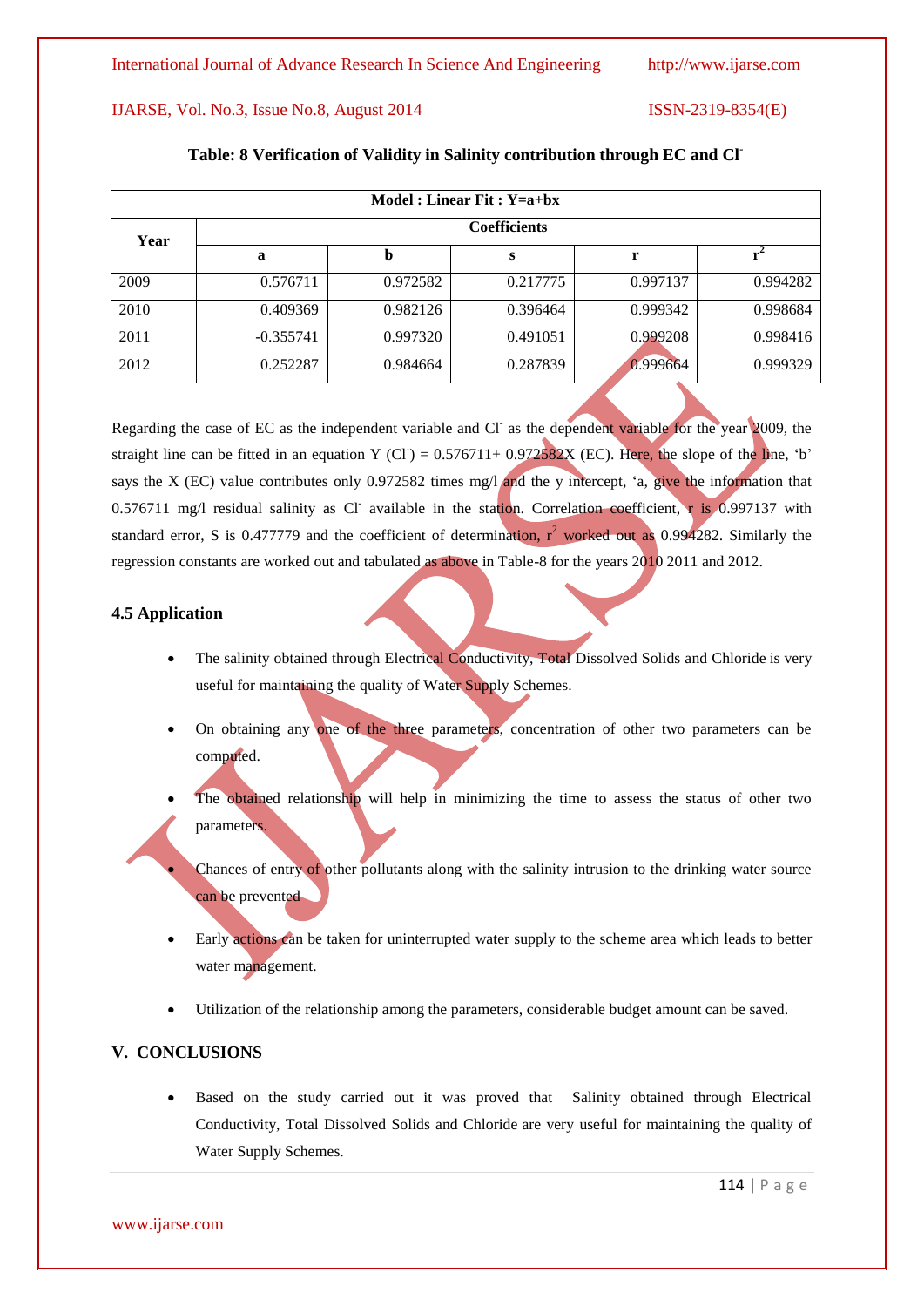The correlation coefficient obtained as 0.999 shows a high relationship between the computed values of salinity and the parameters under consideration.

#### **REFERENCES**

#### **Journal:**

- [1] N.T.Manoj, "Estimation of Flushing Time in a Monsoonal Estuary using Observational and Numerical Approaches", Natural Hazards, National Institute of Oceanography (CSIR), Dona Paula, India, Vol.64,2012:1323-1339
- [2] Byung Il Yoon† and Seung-Buhm Woo, "Correlation between freshwater discharge and salinity intrusion in the Han River Estuary, South Korea", Journal of Coastal Research, Special Issue No. 65, 2013 , P 1247- 1252
- [3] A.Adib, "Determination of Salinity Concentration in Tidal Rivers", Journal of Applied Sciences 8 (14): 2585-2591, 2008, ISSN 1812-5654
- [4] LIU Guang-Ming, YANG Jing-Song and YAO Rong- Jiang, "Electrical Conductivity in Soil Extracts: Chemical Factors and Their Intensity", Institute of Soil Science, Chinese Academy of Sciences, Nanjing 21 0008 (China). October 22, 2005, P100-107
- [5] M.M.Prabhakaran and G.Resmi, "Periyar River Flow and Kochi Water Supply Scheme- A Comparison of Mass Balance and Measured Values", International Journal of Geology and Environmental Sciences-ISSN-2277-2081
- [6] M.M.Prabhakaran and G.Resmi, "Significance of Estuary Discharges in Controlling Salinity A Case Study on Kochi Water Supply Scheme", International Journal of Advance Research in Science & Engineering - ISSN - 2319-8354
- [7] HoaghiaMaria-Alexandra, Cecilia Roman, D. Ristoiu, " Salinity and TDS Variations of Water Wells From Medias City, Sibiu County", Journal of Agriculture- Science and Practice, No. 1- 2(89-90)/2014 , P 73-76
- [8] Jeffrey M. Stanton, "Galton, Pearson, and the Peas: A Brief History of Linear Regression for Statistics Instructors", Journal of Statistics Education Volume 9, Number 3 (2001)

#### **Books:**

- [9] Metcalf & Eddy (1990) "Waste Water Engineering Treatment Disposal Reuse" Tata McGraw-Hill, Second Edition, 1990
- [10] Robert H. Stewart, "Introduction to Physical Oceanography: Chapter 6 Temperature, Salinity and Density – Definition of Salinity", 2005.